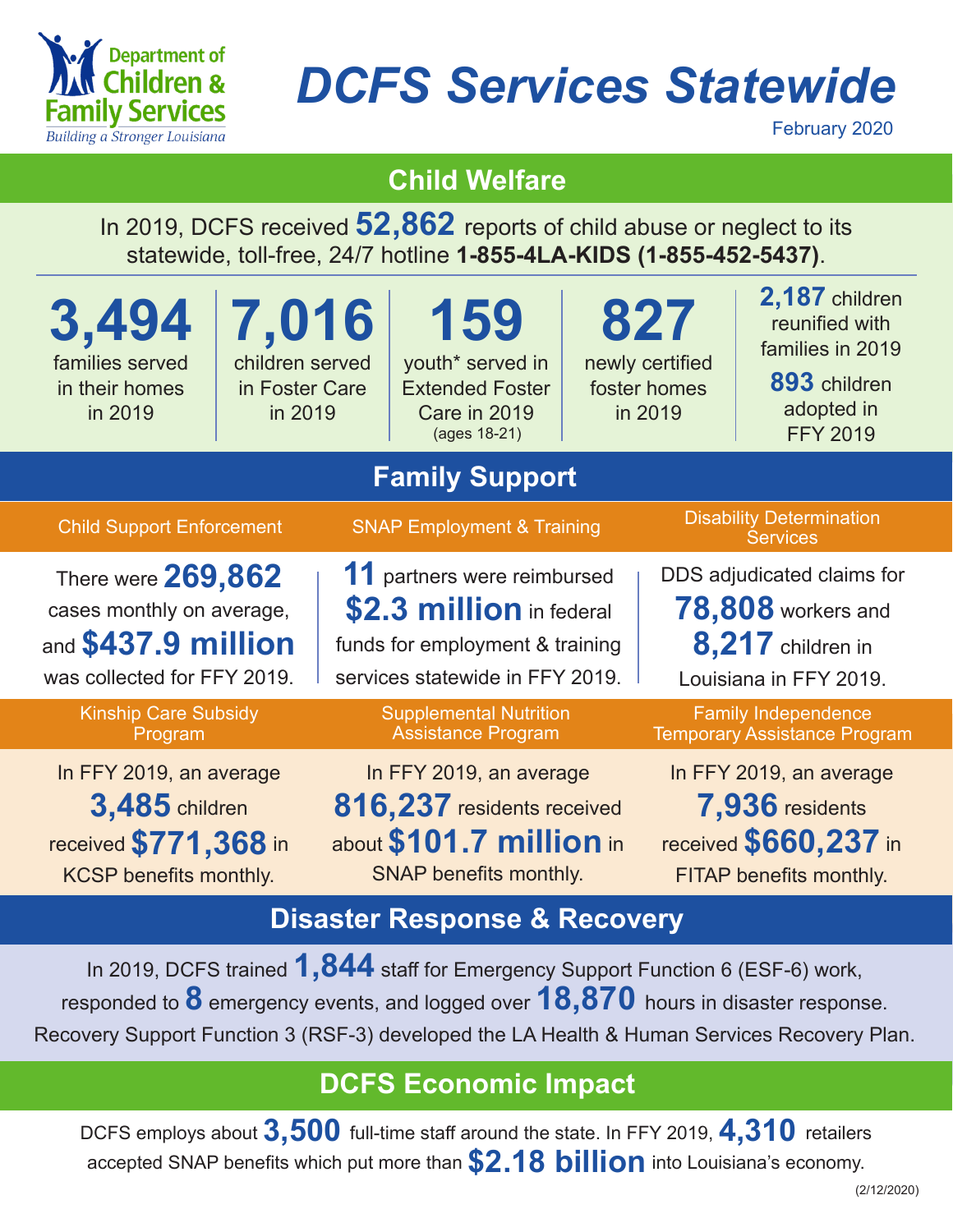## **Statewide Data**

| <b>Child Welfare</b>                                                                                                         |                 |  |  |  |  |
|------------------------------------------------------------------------------------------------------------------------------|-----------------|--|--|--|--|
| Total Reports of Abuse & Neglect in CY 2019                                                                                  | 52,862          |  |  |  |  |
| Total Child Protection Investigations in CY 2019                                                                             | 20,015          |  |  |  |  |
| Total Families Served in their homes in CY 2019                                                                              | 3,494           |  |  |  |  |
| Children Served in Foster Care each month, on average, in CY 2019                                                            | 4,291           |  |  |  |  |
| Total Children Served in Foster Care in CY 2019                                                                              | 7,016           |  |  |  |  |
| Total Youth, ages 18-21, Served in Extended Foster Care in CY 2019                                                           | 159             |  |  |  |  |
| Total Foster Children Reunified with Family in CY 2019                                                                       | 2,187           |  |  |  |  |
| Total Foster Children Adopted in FFY 2019                                                                                    | 893             |  |  |  |  |
| Total Newly Certified Foster Homes in CY 2019                                                                                | 827             |  |  |  |  |
| <b>Family Support</b>                                                                                                        |                 |  |  |  |  |
| <b>Child Support Enforcement (CSE)</b>                                                                                       |                 |  |  |  |  |
| CSE Total Cases - FFY 2019 Monthly Average                                                                                   | 269,862         |  |  |  |  |
| CSE Collections - FFY 2019                                                                                                   | \$437,995,084   |  |  |  |  |
| Family Independence Temporary Assistance Program (FITAP)                                                                     |                 |  |  |  |  |
| Number of FITAP Recipients each month, on average, in FFY 2019                                                               | 7,936           |  |  |  |  |
| FITAP Benefits Issued each month, on average, in FFY 2019                                                                    | \$660,237       |  |  |  |  |
| Kinship Care Subsidy Program (KCSP)                                                                                          |                 |  |  |  |  |
| Number of KCSP Recipients (Children) each month, on average, in FFY 2019                                                     | 3,485           |  |  |  |  |
| KCSP Benefits Issued each month, on average, in FFY 2019                                                                     | \$771,368       |  |  |  |  |
| <b>Supplemental Nutrition Assistance Program (SNAP)</b>                                                                      |                 |  |  |  |  |
| Number of SNAP Recipients each month, on average, in FFY 2019                                                                | 816,237         |  |  |  |  |
| SNAP Benefits Issued FFY 2019                                                                                                | \$1,220,377,999 |  |  |  |  |
| SNAP Applications Processed FFY 2019                                                                                         | 407,999         |  |  |  |  |
| Population percentage receiving SNAP in FFY 2019                                                                             | 18.3%           |  |  |  |  |
| SNAP Economic Impact FFY 2019                                                                                                | \$2,184,476,618 |  |  |  |  |
| Number of SNAP Retailers as of January 1, 2020                                                                               | 4,310           |  |  |  |  |
| <b>Disability Determination Services (DDS)</b>                                                                               |                 |  |  |  |  |
| Disability Claims Adjudicated for Workers in FFY 2019                                                                        | 78,808          |  |  |  |  |
| Disability Claims Adjudicated for Children in FFY 2019                                                                       | 8,217           |  |  |  |  |
| Calendar Year (CY) Jan. 1 - Dec. 31   Federal Fiscal Year (FFY) Oct. 1 - Sept. 30   State Fiscal Year (SFY) July 1 - June 30 |                 |  |  |  |  |

#### **SFY 2019-20 Existing Operating Budget**

Fees & Self-Generated Revenue: 2.2% (\$15.4M) Statutory Dedications: 0.1% (\$827K) Interagency Transfers: 2.4% (\$16.5M) State General Fund: 29.8% (\$208.2M)

Federal Funds: 65.5% (\$457.6M)

www.dcfs.la.gov

(2/12/2020)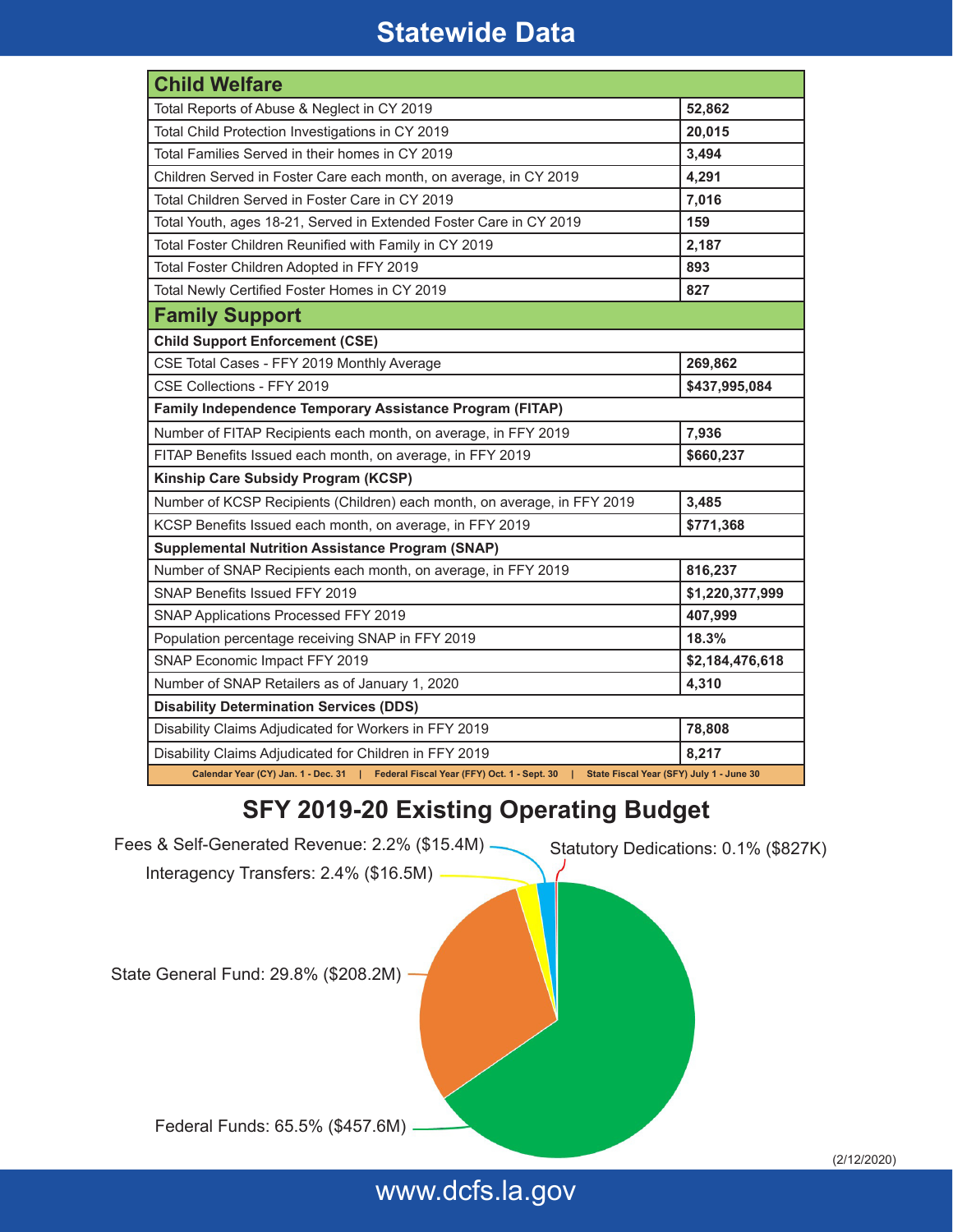# **Covington Regional Data**

| <b>Child Welfare</b>                                               |               |  |  |  |  |
|--------------------------------------------------------------------|---------------|--|--|--|--|
| Total Reports of Abuse & Neglect in CY 2019                        | 7,388         |  |  |  |  |
| Total Child Protection Investigations in CY 2019                   | 2,778         |  |  |  |  |
| Total Families Served in their homes in CY 2019                    | 617           |  |  |  |  |
| Children Served in Foster Care each month, on average, in CY 2019  | 878           |  |  |  |  |
| Total Children Served in Foster Care in CY 2019                    | 1,410         |  |  |  |  |
| Total Youth, ages 18-21, Served in Extended Foster Care in CY 2019 | 29            |  |  |  |  |
| Total Foster Children Reunified with Family in CY 2019             | 409           |  |  |  |  |
| Total Foster Children Adopted in CY 2019                           | 204           |  |  |  |  |
| Total Newly Certified Foster Homes in CY 2019                      | 169           |  |  |  |  |
| <b>Family Support</b>                                              |               |  |  |  |  |
| <b>Child Support Enforcement (CSE)</b>                             |               |  |  |  |  |
| CSE Total Cases - FFY 2019 Monthly Average                         | 20,863        |  |  |  |  |
| CSE Collections - FFY 2019                                         | \$40,677,059  |  |  |  |  |
| Family Independence Temporary Assistance Program (FITAP)           |               |  |  |  |  |
| Number of FITAP Recipients in December 2019                        | 681           |  |  |  |  |
| FITAP Benefits Issued in December 2019                             | \$56,679      |  |  |  |  |
| Kinship Care Subsidy Program (KCSP)                                |               |  |  |  |  |
| Number of KCSP Recipients (Children) in December 2019              | 430           |  |  |  |  |
| KCSP Benefits Issued in December 2019                              | \$95,244      |  |  |  |  |
| <b>Supplemental Nutrition Assistance Program (SNAP)</b>            |               |  |  |  |  |
| Number of SNAP Recipients in December 2019                         | 80,712        |  |  |  |  |
| <b>SNAP Benefits Issued FFY 2019</b>                               | \$121,399,597 |  |  |  |  |
| SNAP Benefits Issued in December 2019                              | \$10,174,011  |  |  |  |  |
| Population percentage receiving SNAP in December 2019              | 14.8%         |  |  |  |  |
| SNAP Economic Impact FFY 2019                                      | \$217,305,279 |  |  |  |  |
| Number of SNAP Retailers as of January 1, 2020                     | 505           |  |  |  |  |

Livingston, St. Helena, St. Tammany, Tangipahoa, and Washington Parishes



\* Parishes labeled in red and white denotes no DCFS Office(s) in that Parish.

#### **338 Full-Time jobs in Covington Region**